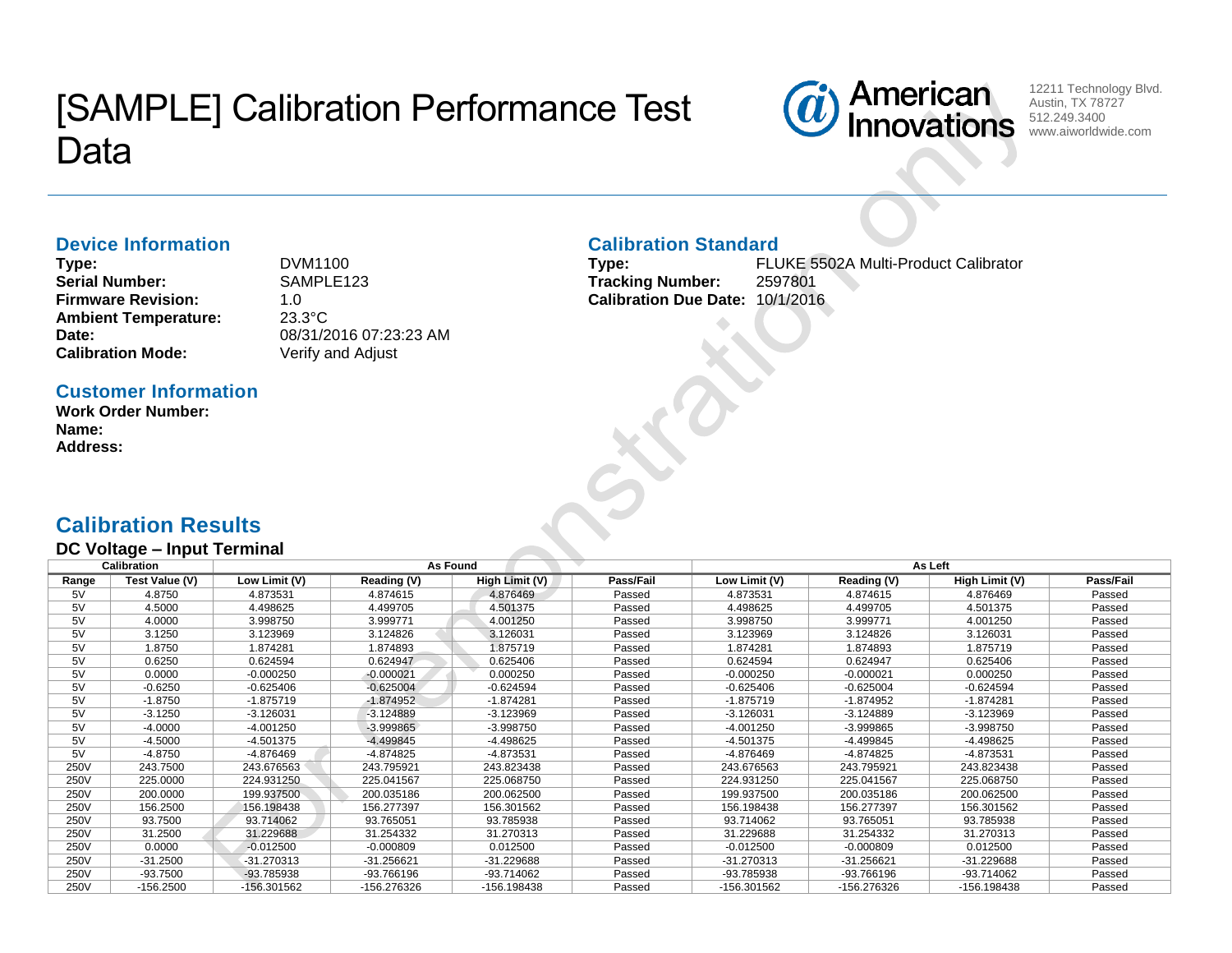| 250V | $-200.0000$ | -200.062500 | $-200.034170$ | 199.937500            | Passeo | -200.062500 | -200.034170 | 199.937500  | Passeo |
|------|-------------|-------------|---------------|-----------------------|--------|-------------|-------------|-------------|--------|
| 250V | $-225.0000$ | -225.068750 | -225.035107   | <sup></sup> 24.931250 | Passed | -225.068750 | -225.035107 | -224.931250 | Passec |
| 250V | $-243.7500$ | -243.823438 | -243.786928   | -243.676563           | Passeo | -243.823438 | -243.786928 | -243.676563 | Passed |

## **DC Voltage – Shunt Terminal**

| <b>Calibration</b> |                |               | As Found    |                |           | As Left       |             |                |           |  |  |
|--------------------|----------------|---------------|-------------|----------------|-----------|---------------|-------------|----------------|-----------|--|--|
| Range              | Test Value (V) | Low Limit (V) | Reading (V) | High Limit (V) | Pass/Fail | Low Limit (V) | Reading (V) | High Limit (V) | Pass/Fail |  |  |
| 500mV              | 0.4875         | 0.487244      | 0.487489    | 0.487756       | Passed    | 0.487244      | 0.487489    | 0.487756       | Passed    |  |  |
| 500mV              | 0.4500         | 0.449763      | 0.449994    | 0.450238       | Passed    | 0.449763      | 0.449994    | 0.450238       | Passed    |  |  |
| 500mV              | 0.4000         | 0.399788      | 0.399995    | 0.400213       | Passed    | 0.399788      | 0.399995    | 0.400213       | Passed    |  |  |
| 500mV              | 0.3125         | 0.312331      | 0.312496    | 0.312669       | Passed    | 0.312331      | 0.312496    | 0.312669       | Passed    |  |  |
| 500mV              | 0.1875         | 0.187394      | 0.187498    | 0.187606       | Passed    | 0.187394      | 0.187498    | 0.187606       | Passed    |  |  |
| 500mV              | 0.0625         | 0.062456      | 0.062500    | 0.062544       | Passed    | 0.062456      | 0.062500    | 0.062544       | Passed    |  |  |
| 500mV              | 0.0000         | $-0.000013$   | 0.000000    | 0.000013       | Passed    | $-0.000013$   | 0.000000    | 0.000013       | Passed    |  |  |
| 500mV              | $-0.0625$      | $-0.062544$   | $-0.062499$ | $-0.062456$    | Passed    | $-0.062544$   | $-0.062499$ | $-0.062456$    | Passed    |  |  |
| 500mV              | $-0.1875$      | $-0.187606$   | $-0.187497$ | $-0.187394$    | Passed    | $-0.187606$   | $-0.187497$ | $-0.187394$    | Passed    |  |  |
| 500mV              | $-0.3125$      | $-0.312669$   | $-0.312495$ | $-0.312331$    | Passed    | $-0.312669$   | $-0.312495$ | $-0.312331$    | Passed    |  |  |
| 500mV              | $-0.4000$      | $-0.400213$   | $-0.399993$ | $-0.399788$    | Passed    | $-0.400213$   | $-0.399993$ | $-0.399788$    | Passed    |  |  |
| 500mV              | $-0.4500$      | $-0.450238$   | $-0.449993$ | $-0.449763$    | Passed    | $-0.450238$   | $-0.449993$ | -0.449763      | Passed    |  |  |
| 500mV              | $-0.4875$      | $-0.487756$   | $-0.487493$ | $-0.487244$    | Passed    | $-0.487756$   | $-0.487493$ | $-0.487244$    | Passed    |  |  |

#### **AC Voltage – Input Terminal**

|         | <b>Calibration</b> |                             |                     | As Found          |                             |           |                            | As Left           |                             |           |  |
|---------|--------------------|-----------------------------|---------------------|-------------------|-----------------------------|-----------|----------------------------|-------------------|-----------------------------|-----------|--|
| Range   | Frequency (Hz)     | <b>Test Value</b><br>(Vrms) | Low Limit<br>(Vrms) | Reading<br>(Vrms) | <b>High Limit</b><br>(Vrms) | Pass/Fail | <b>Low Limit</b><br>(Vrms) | Reading<br>(Vrms) | <b>High Limit</b><br>(Vrms) | Pass/Fail |  |
| 3.5Vrms | 60.0000            | 0.3500                      | 0.348408            | 0.349273          | 0.351593                    | Passed    | 0.348408                   | 0.349273          | 0.351593                    | Passed    |  |
| 3.5Vrms | 60.0000            | 0.7000                      | 0.697183            | 0.698613          | 0.702818                    | Passed    | 0.697183                   | 0.698613          | 0.702818                    | Passed    |  |
| 3.5Vrms | 60.0000            | 1.0500                      | 1.045958            | 1.047932          | 1.054043                    | Passed    | 1.045958                   | 1.047932          | 1.054043                    | Passed    |  |
| 3.5Vrms | 60.0000            | 1.4000                      | 1.394733            | .397252           | 1.405268                    | Passed    | 1.394733                   | 1.397252          | 1.405268                    | Passed    |  |
| 3.5Vrms | 60.0000            | 1.7500                      | 1.743507            | 1.746552          | 1.756493                    | Passed    | 1.743507                   | 1.746552          | 1.756493                    | Passed    |  |
| 3.5Vrms | 60.0000            | 2.1000                      | 2.092283            | 2.095854          | 2.107718                    | Passed    | 2.092283                   | 2.095854          | 2.107718                    | Passed    |  |
| 3.5Vrms | 60.0000            | 2.4500                      | 2.441057            | 2.445158          | 2.458942                    | Passed    | 2.441057                   | 2.445158          | 2.458942                    | Passed    |  |
| 3.5Vrms | 60.0000            | 2.8000                      | 2.789833            | 2.794441          | 2.810168                    | Passed    | 2.789833                   | 2.794441          | 2.810168                    | Passed    |  |
| 3.5Vrms | 60.0000            | 3.1500                      | 3.138608            | 3.143759          | 3.161392                    | Passed    | 3.138608                   | 3.143759          | 3.161392                    | Passed    |  |
| 3.5Vrms | 60.0000            | 3.5000                      | 3.487383            | 3.493243          | 3.512618                    | Passed    | 3.487383                   | 3.493243          | 3.512618                    | Passed    |  |
| 175Vrms | 60.0000            | 17.5000                     | 17.359160           | 17.467254         | 17.640840                   | Passed    | 17.359160                  | 17.467254         | 17.640840                   | Passed    |  |
| 175Vrms | 60.0000            | 35.0000                     | 34.719160           | 34.937404         | 35.280840                   | Passed    | 34.719160                  | 34.937404         | 35.280840                   | Passed    |  |
| 175Vrms | 60.0000            | 52.5000                     | 52.079160           | 52.404658         | 52.920840                   | Passed    | 52.079160                  | 52.404658         | 52.920840                   | Passed    |  |
| 175Vrms | 60.0000            | 70.0000                     | 69.439160           | 69.871321         | 70.560840                   | Passed    | 69.439160                  | 69.871321         | 70.560840                   | Passed    |  |
| 175Vrms | 60.0000            | 87.5000                     | 86.799160           | 87.339436         | 88.200840                   | Passed    | 86.799160                  | 87.339436         | 88.200840                   | Passed    |  |
| 175Vrms | 60.0000            | 105.0000                    | 104.159160          | 104.804537        | 105.840840                  | Passed    | 104.159160                 | 104.804537        | 105.840840                  | Passed    |  |
| 175Vrms | 60.0000            | 122.5000                    | 121.519160          | 122.270983        | 123.480840                  | Passed    | 121.519160                 | 122.270983        | 123.480840                  | Passed    |  |
| 175Vrms | 60.0000            | 140.0000                    | 138.879160          | 139.736850        | 141.120840                  | Passed    | 138.879160                 | 139.736850        | 141.120840                  | Passed    |  |
| 175Vrms | 60.0000            | 157.5000                    | 156.239160          | 157.204526        | 158.760840                  | Passed    | 156.239160                 | 157.204526        | 158.760840                  | Passed    |  |
| 175Vrms | 60.0000            | 175.0000                    | 173.599160          | 174.670661        | 176.400840                  | Passed    | 173.599160                 | 174.670661        | 176.400840                  | Passed    |  |

## **AC Voltage – Shunt Terminal**

| <b>Calibration</b> |                |                             | As Found                   |                   |                             |           | As Left                    |                   |                             |           |
|--------------------|----------------|-----------------------------|----------------------------|-------------------|-----------------------------|-----------|----------------------------|-------------------|-----------------------------|-----------|
| Range              | Frequency (Hz) | <b>Test Value</b><br>(Vrms) | <b>Low Limit</b><br>(Vrms) | Reading<br>(Vrms) | <b>High Limit</b><br>(Vrms) | Pass/Fail | <b>Low Limit</b><br>(Vrms) | Reading<br>(Vrms) | <b>High Limit</b><br>(Vrms) | Pass/Fail |
| 350mVrms           | 60.0000        | 0.0350                      | 0.034636                   | 0.034954          | 0.035364                    | Passed    | 0.034636                   | 0.034954          | 0.035364                    | Passed    |
| 350mVrms           | 60.0000        | 0.0700                      | 0.069356                   | 0.069907          | 0.070644                    | Passed    | 0.069356                   | 0.069907          | 0.070644                    | Passed    |
| 350mVrms           | 60.0000        | 0.1050                      | 0.104076                   | 0.104861          | 0.105924                    | Passed    | 0.104076                   | 0.104861          | 0.105924                    | Passed    |
| 350mVrms           | 60.0000        | 0.1400                      | 0.138796                   | 0.139812          | 0.141204                    | Passed    | 0.138796                   | 0.139812          | 0.141204                    | Passed    |
| 350mVrms           | 60.0000        | 0.1750                      | 0.173516                   | 0.174764          | 0.176484                    | Passed    | 0.173516                   | 0.174764          | 0.176484                    | Passed    |
| 350mVrms           | 60.0000        | 0.2100                      | 0.208236                   | 0.209689          | 0.211764                    | Passed    | 0.208236                   | 0.209689          | 0.211764                    | Passed    |
| 350mVrms           | 60.0000        | 0.2450                      | 0.242956                   | 0.244597          | 0.247044                    | Passed    | 0.242956                   | 0.244597          | 0.247044                    | Passed    |
| 350mVrms           | 60.0000        | 0.2800                      | 0.277676                   | 0.279502          | 0.282324                    | Passed    | 0.277676                   | 0.279502          | 0.282324                    | Passed    |